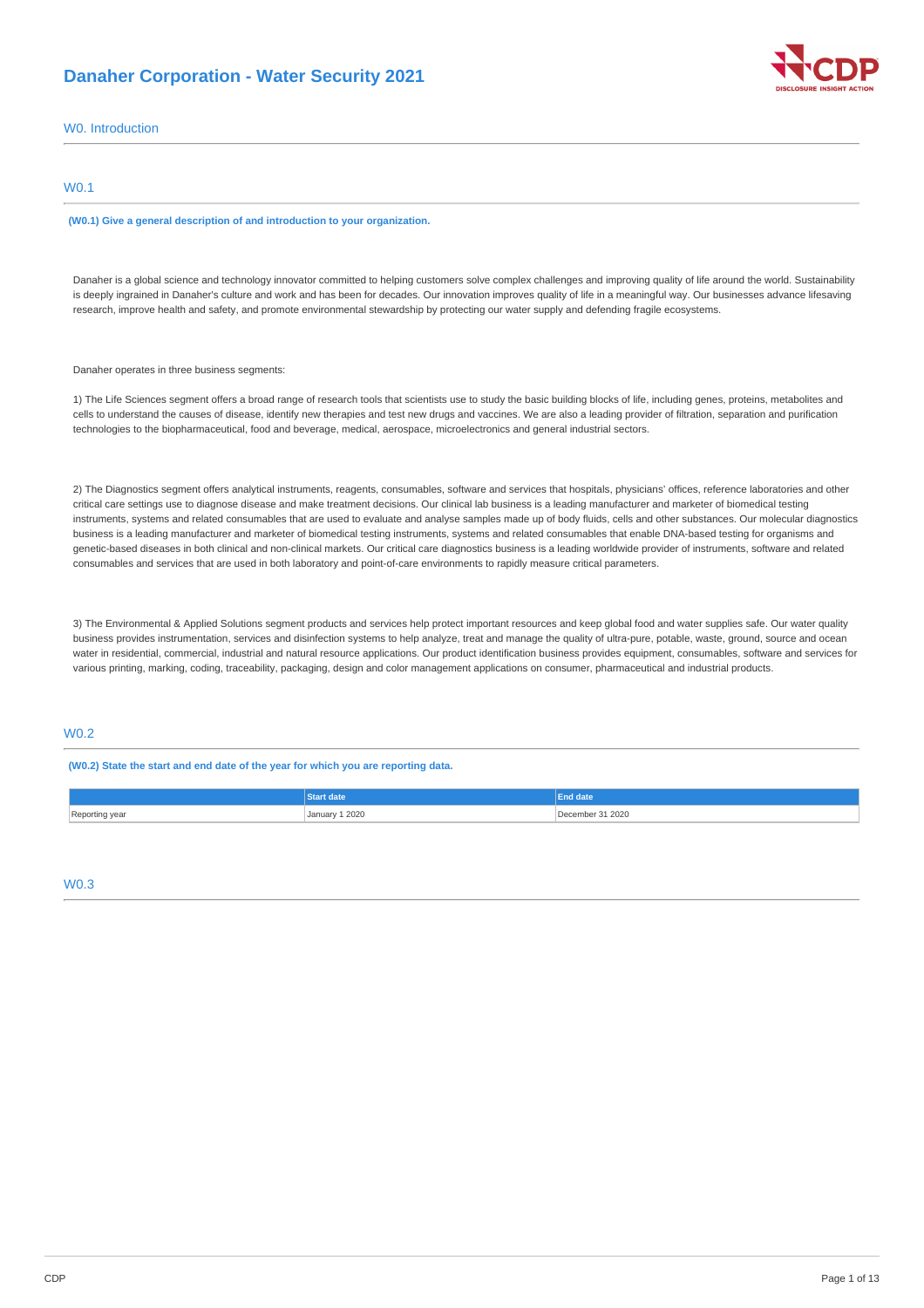### **(W0.3) Select the countries/areas for which you will be supplying data.**

Argentina Australia Austria Bangladesh Belgium Brazil Bulgaria Canada Chile China, Hong Kong Special Administrative Region Colombia Croatia Czechia Denmark Ecuador Egypt Finland France Germany Greece Hungary India Indonesia Ireland Israel Italy Japan Kazakhstan Kenya Luxembourg Malaysia Mexico Morocco Netherlands New Zealand Norway Peru Philippines Poland Portugal Puerto Rico Republic of Korea Romania Russian Federation Saudi Arabia Singapore Slovakia Slovenia South Africa Spain Sweden Switzerland Thailand Trinidad and Tobago **Turkey** United Arab Emirates United Kingdom of Great Britain and Northern Ireland United States of America Viet Nam Zimbabwe

# W0.4

**(W0.4) Select the currency used for all financial information disclosed throughout your response.** USD

## W0.5

(W0.5) Select the option that best describes the reporting boundary for companies, entities, or groups for which water impacts on your business are being **reported.**

Companies, entities or groups over which operational control is exercised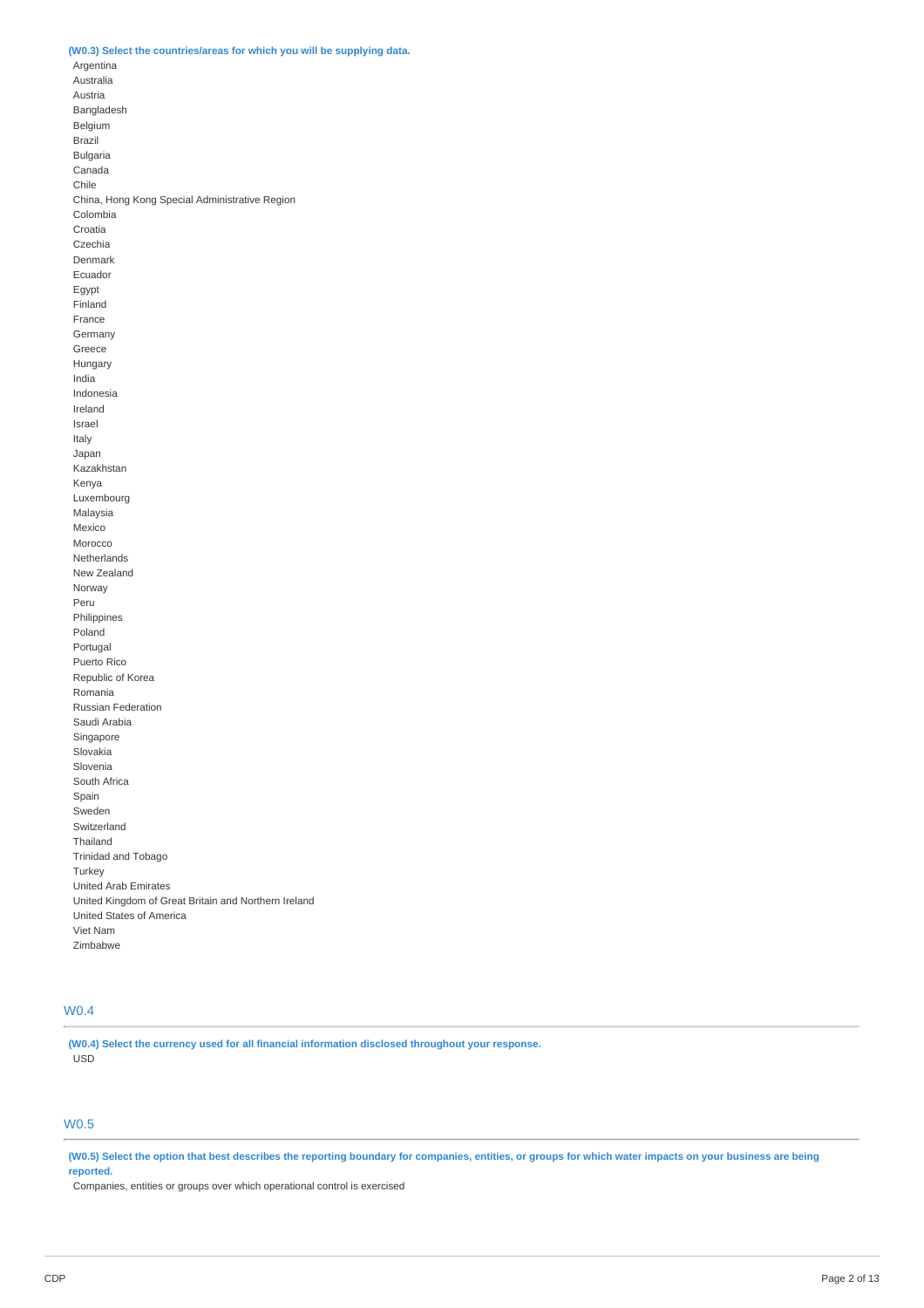## W0.6

(W0.6) Within this boundary, are there any geographies, facilities, water aspects, or other exclusions from your disclosure? No

### W1. Current state

# W1.1

(W1.1) Rate the importance (current and future) of water quality and water quantity to the success of your business.

|                                                                                     | Direct use          | Indirect use          | Please explain                                                                                                                                                                                                                                            |
|-------------------------------------------------------------------------------------|---------------------|-----------------------|-----------------------------------------------------------------------------------------------------------------------------------------------------------------------------------------------------------------------------------------------------------|
|                                                                                     | <i>l</i> importance | <i>importance</i>     |                                                                                                                                                                                                                                                           |
|                                                                                     | rating              | rating                |                                                                                                                                                                                                                                                           |
| Sufficient amounts of good quality<br>freshwater available for use                  | Neutral             | Have not<br>evaluated | The significance of the availability of quality fresh water differs depending on the Operating Company. For example, good quality,<br>freshwater is significant to Danaher's Pall Corporation subsidiary for their media operations (entire value chain). |
| Sufficient amounts of recycled, brackish<br>and/or produced water available for use | Neutral             | Have not<br>evaluated |                                                                                                                                                                                                                                                           |

## W1.2

### (W1.2) Across all your operations, what proportion of the following water aspects are regularly measured and monitored?

|                                                                                                                              | % of<br>sites/facilities/operations | Please explain                                                                                                                                                                                                                                                                                                                                                         |
|------------------------------------------------------------------------------------------------------------------------------|-------------------------------------|------------------------------------------------------------------------------------------------------------------------------------------------------------------------------------------------------------------------------------------------------------------------------------------------------------------------------------------------------------------------|
| Water withdrawals - total volumes                                                                                            | 76-99                               | In 2020, Danaher collected data from facilities owned or leased for the full reporting year that in aggregate account for over 85% of<br>our total corporate-wide floor space. We extrapolated the data collected to account for any facilities owned or leased for the full<br>reporting year for which data was not collected to account for 100% of our facilities. |
| Water withdrawals - volumes by source                                                                                        | 76-99                               | Our facilities report water withdrawals in two categories: purchased water from municipal or other public utilities; and direct withdrawals<br>from surface or ground water.                                                                                                                                                                                           |
| Entrained water associated with your metals &<br>mining sector activities - total volumes [only<br>metals and mining sector] | <not applicable=""></not>           | <not applicable=""></not>                                                                                                                                                                                                                                                                                                                                              |
| Produced water associated with your oil & gas<br>sector activities - total volumes [only oil and gas<br>sector]              | <not applicable=""></not>           | <not applicable=""></not>                                                                                                                                                                                                                                                                                                                                              |
| Water withdrawals quality                                                                                                    | Please select                       |                                                                                                                                                                                                                                                                                                                                                                        |
| Water discharges - total volumes                                                                                             | Please select                       |                                                                                                                                                                                                                                                                                                                                                                        |
| Water discharges - volumes by destination                                                                                    | Please select                       |                                                                                                                                                                                                                                                                                                                                                                        |
| Water discharges - volumes by treatment<br>method                                                                            | Please select                       |                                                                                                                                                                                                                                                                                                                                                                        |
| Water discharge quality - by standard effluent<br>parameters                                                                 | Please select                       |                                                                                                                                                                                                                                                                                                                                                                        |
| Water discharge quality - temperature                                                                                        | Please select                       |                                                                                                                                                                                                                                                                                                                                                                        |
| Water consumption - total volume                                                                                             | Please select                       |                                                                                                                                                                                                                                                                                                                                                                        |
| Water recycled/reused                                                                                                        | Please select                       |                                                                                                                                                                                                                                                                                                                                                                        |
| The provision of fully-functioning, safely managed Please select<br>WASH services to all workers                             |                                     |                                                                                                                                                                                                                                                                                                                                                                        |

# W1.2b

(W1.2b) What are the total volumes of water withdrawn, discharged, and consumed across all your operations, and how do these volumes compare to the **previous reporting year?**

|                   | Volume (megaliters/year) | Comparison with previous reporting year | <b>Please explain</b>                                                                |
|-------------------|--------------------------|-----------------------------------------|--------------------------------------------------------------------------------------|
| Total withdrawals | 4005                     | Higher                                  | Compared to 2019, our total water withdrawals in 2020 was approximately 7.5% higher. |
| Total discharges  |                          | Please select                           |                                                                                      |
| Total consumption |                          | Please select                           |                                                                                      |

# W1.2d

**(W1.2d) Indicate whether water is withdrawn from areas with water stress and provide the proportion.**

| Withdrawals are from areas with water stress 1 | We withdrawn from areas with water stress | $\Box$ Comparison with previous reporting year $\Box$ | <b>I</b> Identification tool | <b>Please explain</b> |
|------------------------------------------------|-------------------------------------------|-------------------------------------------------------|------------------------------|-----------------------|
| Row 1 Please select                            | -Not Applicable>                          | Not Applicable>                                       | <not applicable=""></not>    |                       |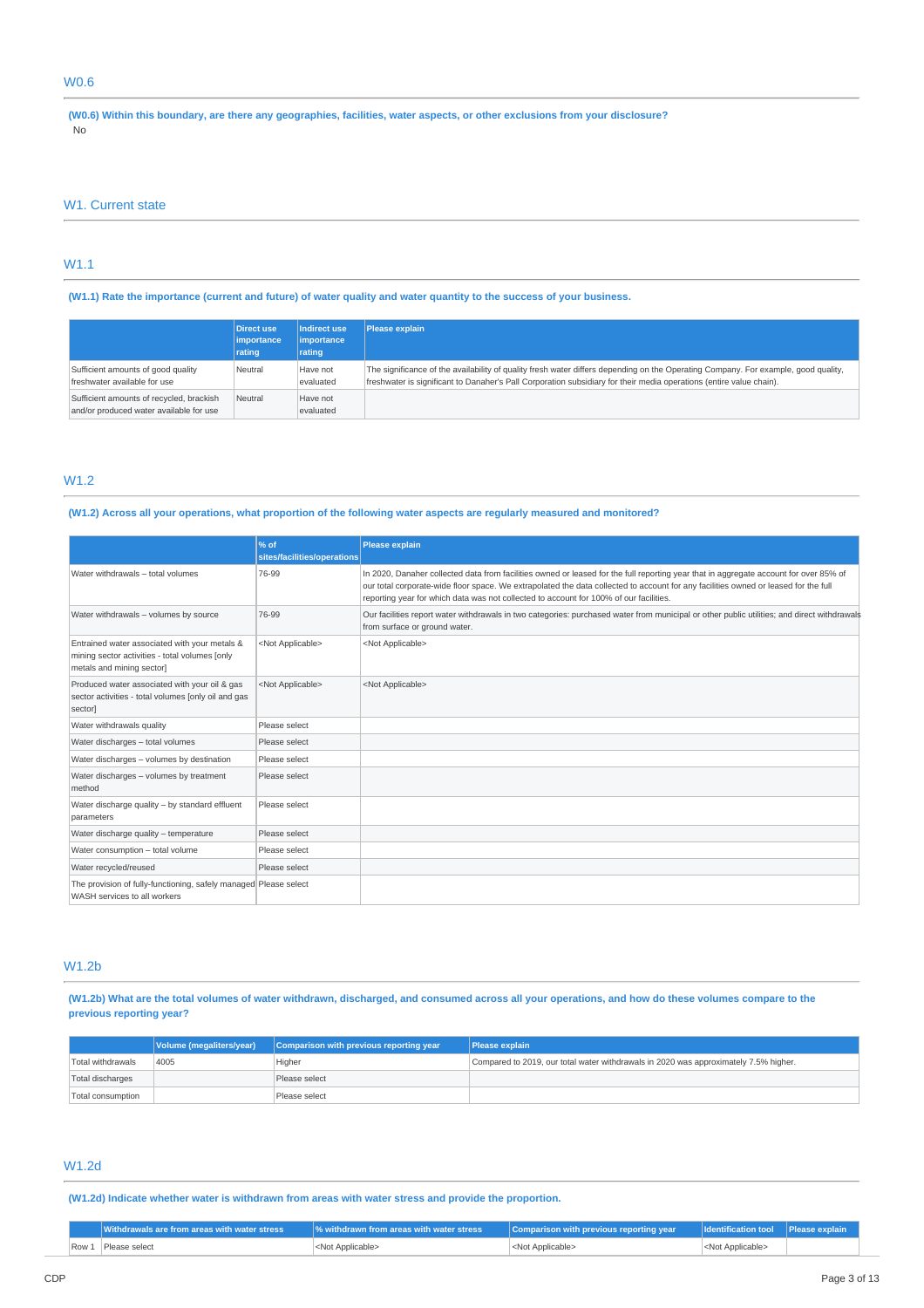# W1.2h

# **(W1.2h) Provide total water withdrawal data by source.**

|                                                                                     | Relevance Volume |                           | <b>Comparison with</b><br>(megaliters/year) previous reporting<br>vear | Please explain                                                                                                                                                                                                  |
|-------------------------------------------------------------------------------------|------------------|---------------------------|------------------------------------------------------------------------|-----------------------------------------------------------------------------------------------------------------------------------------------------------------------------------------------------------------|
| Fresh surface water, including rainwater,<br>water from wetlands, rivers, and lakes | Relevant         | 1229                      | Higher                                                                 | Surface and ground water withdrawals are combined in our facilities' data reporting, so we do not have separate<br>totals for these sources. The volume represented here includes both surface and groundwater. |
| Brackish surface water/Seawater                                                     | Please<br>select | <not applicable=""></not> | <not applicable=""></not>                                              |                                                                                                                                                                                                                 |
| Groundwater - renewable                                                             | Relevant         | 1229                      | Higher                                                                 | Surface and ground water withdrawals are combined in our facilities' data reporting, so we do not have separate<br>totals for these sources. The volume represented here includes both surface and groundwater. |
| Groundwater - non-renewable                                                         | Relevant         | 1229                      | Higher                                                                 | Surface and ground water withdrawals are combined in our facilities' data reporting, so we do not have separate<br>totals for these sources. The volume represented here includes both surface and groundwater. |
| Produced/Entrained water                                                            | Not<br>relevant  | <not applicable=""></not> | <not applicable=""></not>                                              |                                                                                                                                                                                                                 |
| Third party sources                                                                 | Relevant         | 2776                      | Higher                                                                 |                                                                                                                                                                                                                 |

# W2. Business impacts

# W2.1

**(W2.1) Has your organization experienced any detrimental water-related impacts?** No

# W2.2

(W2.2) In the reporting year, was your organization subject to any fines, enforcement orders, and/or other penalties for water-related regulatory violations? No

## W3. Procedures

# W3.3

**(W3.3) Does your organization undertake a water-related risk assessment?** Yes, water-related risks are assessed

# W3.3a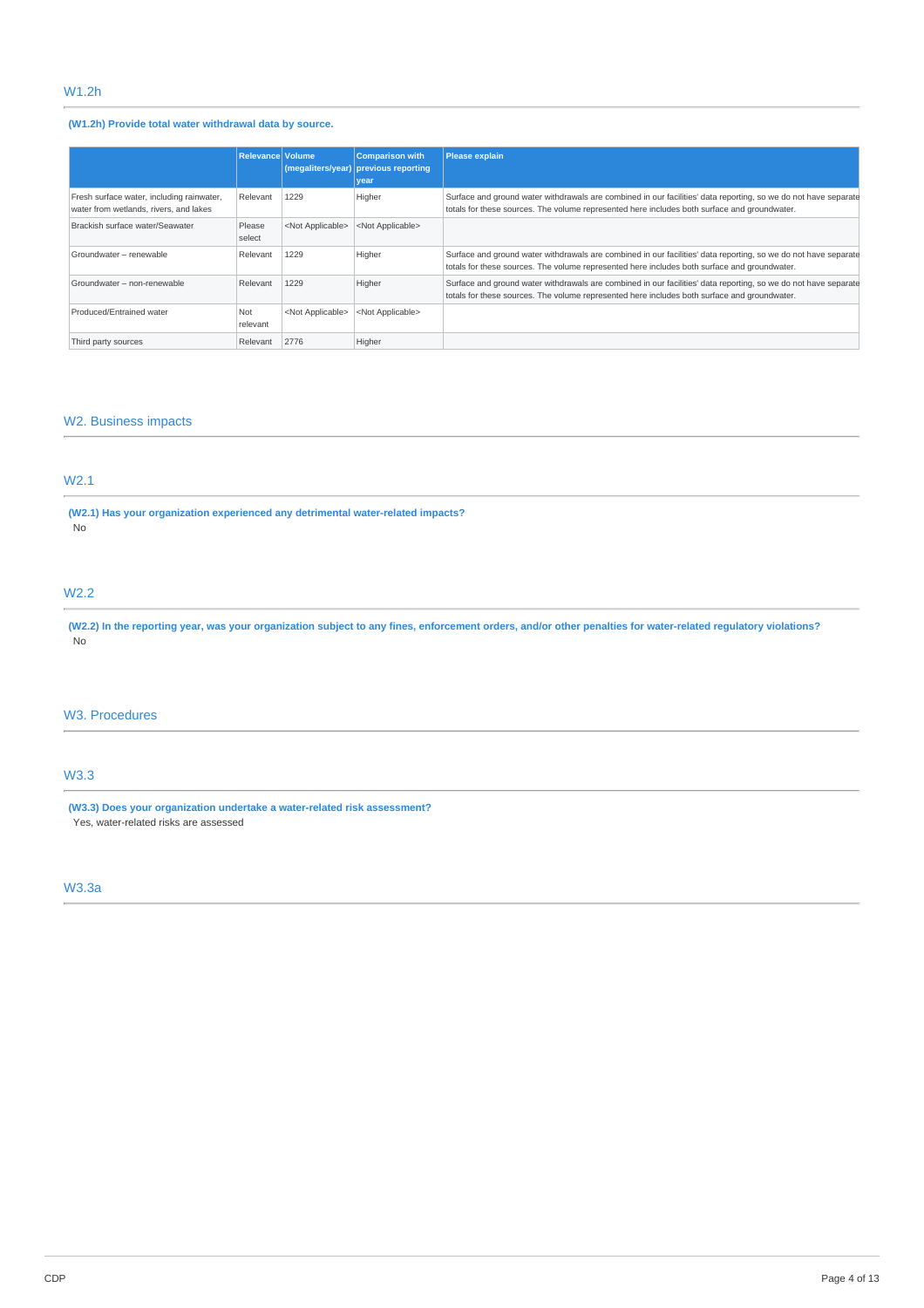### **(W3.3a) Select the options that best describe your procedures for identifying and assessing water-related risks.**

## **Direct operations**

**Coverage**

Full

#### **Risk assessment procedure**

Water risks are assessed as part of an enterprise risk management framework

**Frequency of assessment** Please select

**How far into the future are risks considered?**

**Type of tools and methods used** Enterprise Risk Management

**Tools and methods used** Please select

**Comment**

Any material water-related risks would be identified pursuant to Danaher's multi-disciplinary, company-wide risk management process.

**Supply chain**

**Coverage** Please select

**Risk assessment procedure** <Not Applicable>

**Frequency of assessment** <Not Applicable>

**How far into the future are risks considered?** <Not Applicable>

**Type of tools and methods used** <Not Applicable>

**Tools and methods used** <Not Applicable>

**Comment**

**Other stages of the value chain**

**Coverage** Please select

**Risk assessment procedure** <Not Applicable>

**Frequency of assessment** <Not Applicable>

**How far into the future are risks considered?** <Not Applicable>

**Type of tools and methods used** <Not Applicable>

**Tools and methods used** <Not Applicable>

**Comment**

# W3.3b

**(W3.3b) Which of the following contextual issues are considered in your organization's water-related risk assessments?**

|                                                                             | <b>Relevance &amp; inclusion</b> | Please explain |
|-----------------------------------------------------------------------------|----------------------------------|----------------|
| Water availability at a basin/catchment level                               | Please select                    |                |
| Water quality at a basin/catchment level                                    | Please select                    |                |
| Stakeholder conflicts concerning water resources at a basin/catchment level | Please select                    |                |
| Implications of water on your key commodities/raw materials                 | Please select                    |                |
| Water-related regulatory frameworks                                         | Please select                    |                |
| Status of ecosystems and habitats                                           | Please select                    |                |
| Access to fully-functioning, safely managed WASH services for all employees | Please select                    |                |
| Other contextual issues, please specify                                     | Please select                    |                |

## W3.3c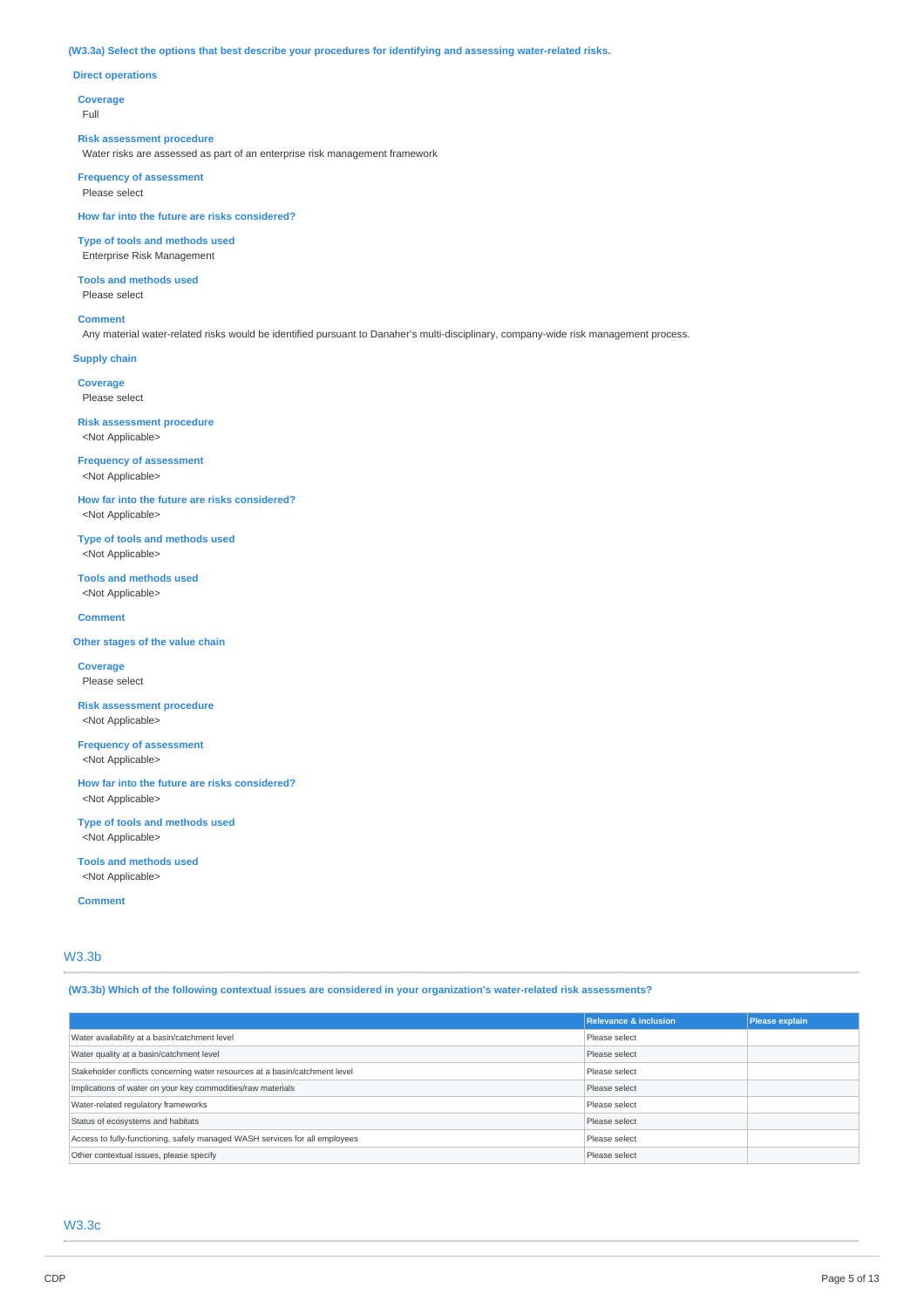#### **(W3.3c) Which of the following stakeholders are considered in your organization's water-related risk assessments?**

|                                                    | <b>Relevance &amp; inclusion</b> | Please explain |
|----------------------------------------------------|----------------------------------|----------------|
| Customers                                          | Please select                    |                |
| Employees                                          | Please select                    |                |
| Investors                                          | Please select                    |                |
| Local communities                                  | Please select                    |                |
| <b>NGOs</b>                                        | Please select                    |                |
| Other water users at a basin/catchment level       | Please select                    |                |
| Regulators                                         | Please select                    |                |
| River basin management authorities                 | Please select                    |                |
| Statutory special interest groups at a local level | Please select                    |                |
| Suppliers                                          | Please select                    |                |
| Water utilities at a local level                   | Please select                    |                |
| Other stakeholder, please specify                  | Please select                    |                |

## W3.3d

(W3.3d) Describe your organization's process for identifying, assessing, and responding to water-related risks within your direct operations and other stages of **your value chain.**

At the Board level, Danaher's Nominating and Governance Committee oversees the Company's sustainability program as set forth in the Committee's charter.

At the management level, Danaher's Senior Vice President and General Counsel, who reports directly to our President and CEO, has general oversight responsibility with respect to matters of sustainability, and is responsible for reviewing and approving Danaher's sustainability reports. Danaher's Sustainability Committee comprises representatives from each of the Company's business platforms and from the human resources, EHS, DBS, procurement, communications, investor relations and legal functions. The Committee is responsible for developing, and overseeing the execution of, the Company's sustainability strategy, and reports to Danaher's Senior Vice President and General Counsel. Each of the Board of Directors and the Nominating and Governance Committee reviews our sustainability program on at least an annual basis.

Any material water-related risks would be identified pursuant to Danaher's multi-disciplinary, company-wide risk management process. Danaher's ERM program specifically prompts consideration of potential risks related to climate change, including acute or chronic physical facility risks attributable to climate change, such as increased severity of extreme weather events (e.g., flooding, hurricane) and longer-term shifts in climate patterns (e.g., prolonged drought). Danaher's businesses are increasingly focusing on improving efficiency across our production and distribution processes, production assets, buildings and transport/mobility, particular in relation to energy efficiency but also including broader water and waste management.

The following is an example of a process that exists at one of our Operating Companies, Pall Corporation:

Pall uses WRI Aqueduct to asses water risk and strategy. The risk assessment begins with reviewing the sites within their scope boundary, water withdrawals, and water costs (including effluent costs). These factors are ranked by highest water withdrawals and largest costs. Using the WRI Aqueduct, the risk assessment then considers the baseline water stress score and the 2030 Business As Usual projected water stress score to determine an overall risk score. Pall's 2021 water strategy goal is to ensure that sites that score in the top 40% of risk are measuring and reporting effluent discharge. There are three Pall locations that score within this top level of water risk. These sites are expected to reduce water use (normalized to revenue) by 15% by December 31st 2024. At the site level, Pall sites with ISO 14001 certification must identify water related risks as part of the aspects and impacts procedure; in addition, all sites must identify water risks as part of their business continuity plans. Pall EHS and facility personnel assess risks based on regulations and water availability. If a local assessment identifies a high risk, a risk mitigation plan is required to be established with action items established and agreed upon by site leadership. As changes occur at the site level, management of change programs assess water risks (increase/decrease in water/wastewater). If risks are considered medium or high, the risks are documented in the project and resources are assigned to mitigate/manage.

## W4. Risks and opportunities

# W4.1

(W4.1) Have you identified any inherent water-related risks with the potential to have a substantive financial or strategic impact on your business? No

# W4.1a

**(W4.1a) How does your organization define substantive financial or strategic impact on your business?**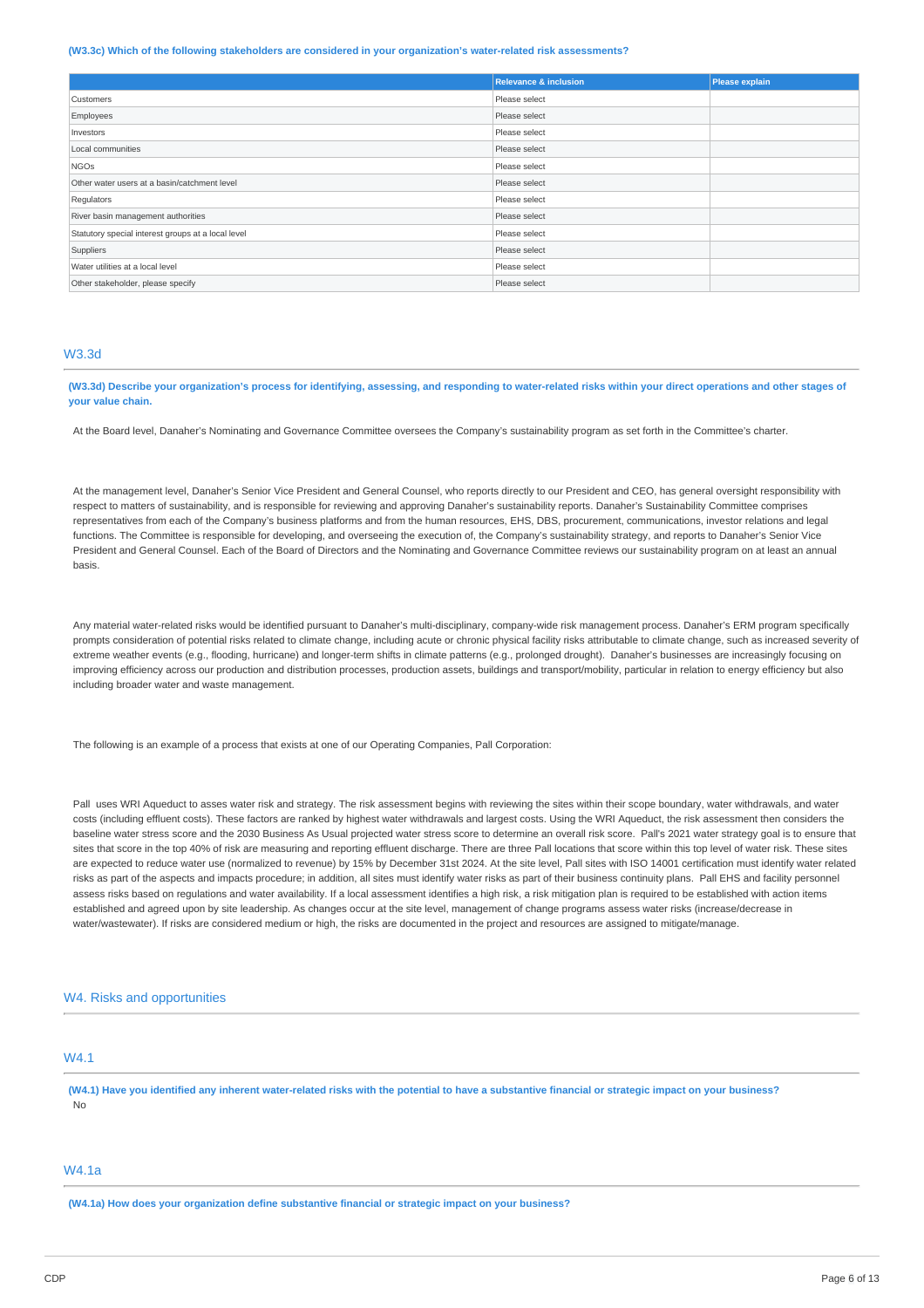(W4.2b) Why does your organization not consider itself exposed to water risks in its direct operations with the potential to have a substantive financial or **strategic impact?**

| reason                          | <b>Primary Please explain</b>                                                                                                                                                                                                                                                                                                                                                                                                                                                                                                             |
|---------------------------------|-------------------------------------------------------------------------------------------------------------------------------------------------------------------------------------------------------------------------------------------------------------------------------------------------------------------------------------------------------------------------------------------------------------------------------------------------------------------------------------------------------------------------------------------|
| Row Other.<br>please<br>specify | In lieu of not being able to provide a comment to W4.1, we have added the following comment here: Danaher's water quality business is a leading provider of instrumentation, consumables,<br>software, services and disinfection systems to help analyze, treat and manage the quality of ultra-pure, potable, industrial, waste, ground, source and ocean water in residential, commercial,<br>municipal, industrial and natural resource applications. As a result, water-related risks and strategic opportunities are relevant to us. |

# W4.2c

(W4.2c) Why does your organization not consider itself exposed to water risks in its value chain (beyond direct operations) with the potential to have a **substantive financial or strategic impact?**

|       | <b>Primary reason</b> | ехріані<br><b>ACCISC</b> |
|-------|-----------------------|--------------------------|
| Row 1 | וסופטו<br>.           |                          |
|       |                       |                          |

# W4.3

(W4.3) Have you identified any water-related opportunities with the potential to have a substantive financial or strategic impact on your business? Yes, we have identified opportunities, and some/all are being realized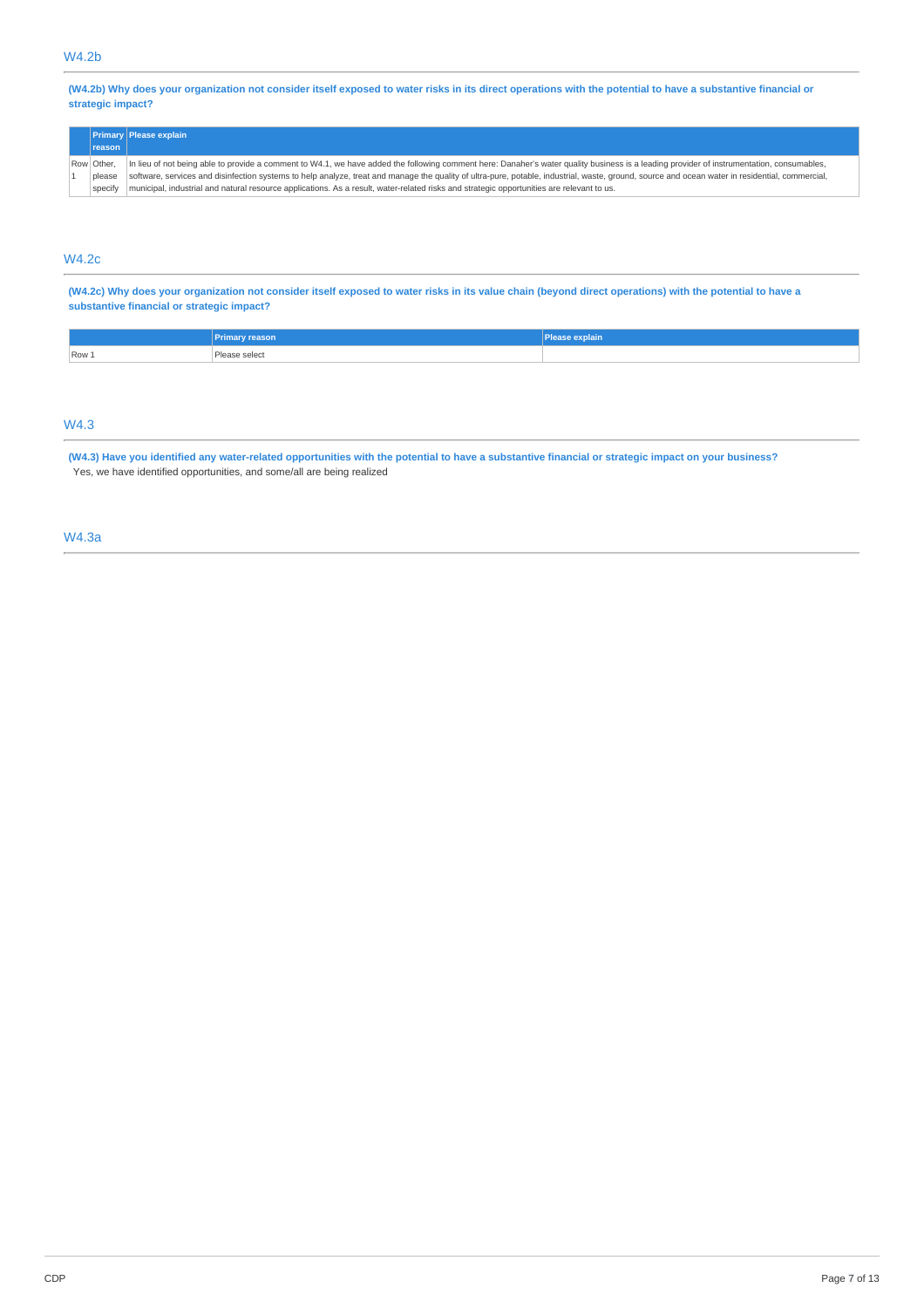**Type of opportunity** Products and services

#### **Primary water-related opportunity**

Increased sales of existing products/services

#### **Company-specific description & strategy to realize opportunity**

Danaher's Water Quality businesses provides instrumentation, consumables, software, services and disinfection systems to help analyze, treat and manage the quality of ultra-pure, potable, industrial, waste, ground, source and ocean water in residential, commercial, municipal, industrial and natural resource applications. The following are examples opportunities being realized by our Water Quality Operating Companies: ChemTreat offers water intensive production facilities custom sustainability programs that identify opportunities to reduce water use, improve the operational performance of capital assets and implement water-efficient solutions. For example, partnership with ChemTreat helped a North American brewer save over 40 million gallons of water in 2019 and over 566 million gallons of water in the past seven years. Trojan Technologies' products and services play vital roles in making the various stages of the water treatment process more effective, efficient, and sustainable. Over 11,000 Trojan ultraviolet (UV) treatment systems are installed in municipalities across the globe and over 150,000 systems are installed worldwide in industrial applications. Collectively, these systems treat over 70 billion gallons of water and wastewater every day. Sea-Bird Scientific's solutions are used in numerous, critical applications for ocean and environmental water quality research and monitoring efforts. The United States National Oceanic & Atmospheric Administration and large international agencies use Sea-Bird Scientific's instruments to help track, understand, and predict how the impact of climate change on the world's oceans is impacting ecosystems, communities, and economies.

## **Estimated timeframe for realization**

Please select

**Magnitude of potential financial impact** Please select

**Are you able to provide a potential financial impact figure?** Please select

**Potential financial impact figure (currency)** <Not Applicable>

**Potential financial impact figure – minimum (currency)** <Not Applicable>

**Potential financial impact figure – maximum (currency)** <Not Applicable>

**Explanation of financial impact**

#### **Type of opportunity Efficiency**

### **Primary water-related opportunity**

Water recovery from sewage management

# **Company-specific description & strategy to realize opportunity**

The following is an example of an opportunity that exists at one of our Operating Companies, Pall Corporation: In Pall's media process, which is the production of the filtration material used in all Pall filter products, water is used as a one time pass through rinse and is then contaminated and sent to effluent treatment. Pall has identified water treatment and reuse as an opportunity and plans to start identifying what waste streams can be recycled and begin to identify water reduction targets and KPIs.

**Estimated timeframe for realization** Please select

**Magnitude of potential financial impact** Please select

**Are you able to provide a potential financial impact figure?** No, we do not have this figure

**Potential financial impact figure (currency)** <Not Applicable>

**Potential financial impact figure – minimum (currency)** <Not Applicable>

**Potential financial impact figure – maximum (currency)** <Not Applicable>

**Explanation of financial impact**

## W6. Governance

## W6.1

**(W6.1) Does your organization have a water policy?** No

W6.2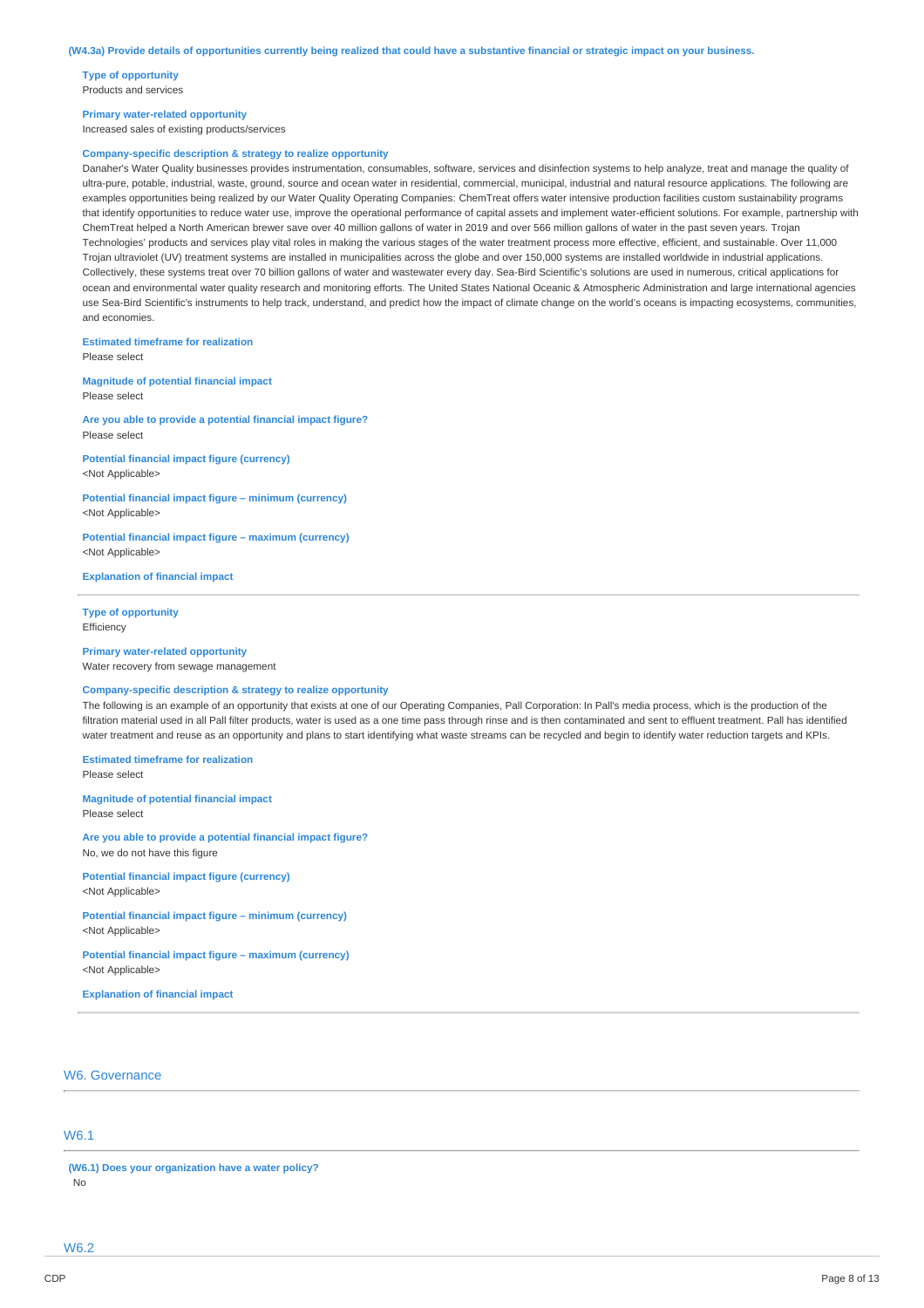# W6.2a

## (W6.2a) Identify the position(s) (do not include any names) of the individual(s) on the board with responsibility for water-related issues.

| <b>Position</b> | <b>Please explain</b>                                                                                                                                                                                      |
|-----------------|------------------------------------------------------------------------------------------------------------------------------------------------------------------------------------------------------------|
| l of            |                                                                                                                                                                                                            |
| individual      |                                                                                                                                                                                                            |
| Board-          | At the Board level, Danaher's Nominating and Governance Committee oversees the Company's sustainability program as set forth in the Committee's charter. At the management level, Danaher's                |
| level           | Senior Vice President and General Counsel, who reports directly to our President and CEO, has general oversight responsibility with respect to matters of sustainability, and is responsible for reviewing |
|                 | committee and approving Danaher's sustainability reports. Danaher's Sustainability Committee comprises representatives from each of the Company's business platforms and from the human resources, EHS,    |
|                 | DBS, procurement, communications, investor relations and legal functions. The Committee is responsible for developing, and overseeing the execution of, the Company's sustainability strategy, and         |
|                 | reports to Danaher's Senior Vice President and General Counsel. Each of the Board of Directors and the Nominating and Governance Committee reviews our sustainability program on at least an               |
|                 | annual basis.                                                                                                                                                                                              |

## W6.2b

#### **(W6.2b) Provide further details on the board's oversight of water-related issues.**

| related<br>issues are water-<br>agenda<br><i>item</i> | that water-   mechanisms  <br>l into which<br>related<br>scheduled issues are<br>integrated | <b>Frequency Governance Please explain</b>                                                                                                                                                                                                                                                                                                                                                                                                                                                                                                                                                                                                                                                                                                                                                                                                                                                                                                                                                                                        |
|-------------------------------------------------------|---------------------------------------------------------------------------------------------|-----------------------------------------------------------------------------------------------------------------------------------------------------------------------------------------------------------------------------------------------------------------------------------------------------------------------------------------------------------------------------------------------------------------------------------------------------------------------------------------------------------------------------------------------------------------------------------------------------------------------------------------------------------------------------------------------------------------------------------------------------------------------------------------------------------------------------------------------------------------------------------------------------------------------------------------------------------------------------------------------------------------------------------|
| Row Scheduled Reviewing<br>some<br>meetings           | and quiding<br>risk<br>management<br>policies<br>Reviewing<br>and quiding<br>strategy       | At the Board level, Danaher's Nominating and Governance Committee oversees the Company's sustainability program as set forth in the Committee's charter. At the management<br>level, Danaher's Senior Vice President and General Counsel, who reports directly to our President and CEO, has general oversight responsibility with respect to matters of<br>sustainability, and is responsible for reviewing and approving Danaher's sustainability reports. Danaher's Sustainability Committee comprises representatives from each of the<br>Company's business platforms and from the human resources, EHS, DBS, procurement, communications, investor relations and legal functions. The Committee is responsible for<br>developing, and overseeing the execution of, the Company's sustainability strategy, and reports to Danaher's Senior Vice President and General Counsel. Each of the Board of<br>Directors and the Nominating and Governance Committee reviews our sustainability program on at least an annual basis. |

## W6.3

(W6.3) Provide the highest management-level position(s) or committee(s) with responsibility for water-related issues (do not include the names of individuals).

### **Name of the position(s) and/or committee(s)** Other, please specify (Senior Vice President, Legal and General Counsel)

# **Responsibility**

Please select

#### **Frequency of reporting to the board on water-related issues** Annually

#### **Please explain**

At the Board level, Danaher's Nominating and Governance Committee oversees the Company's sustainability program as set forth in the Committee's charter. At the management level, Danaher's Senior Vice President and General Counsel, who reports directly to our President and CEO, has general oversight responsibility with respect to matters of sustainability, and is responsible for reviewing and approving Danaher's sustainability reports. Danaher's Sustainability Committee comprises representatives from each of the Company's business platforms and from the human resources, EHS, DBS, procurement, communications, investor relations and legal functions. The Committee is responsible for developing, and overseeing the execution of, the Company's sustainability strategy, and reports to Danaher's Senior Vice President and General Counsel. Each of the Board of Directors and the Nominating and Governance Committee reviews our sustainability program on at least an annual basis.

## W6.4

(W6.4) Do you provide incentives to C-suite employees or board members for the management of water-related issues?

|       | Provide incentives for management of water-related issues <b>b</b> |  |
|-------|--------------------------------------------------------------------|--|
| Row 1 | No, and we do not plan to introduce them in the next two vears     |  |

# W6.5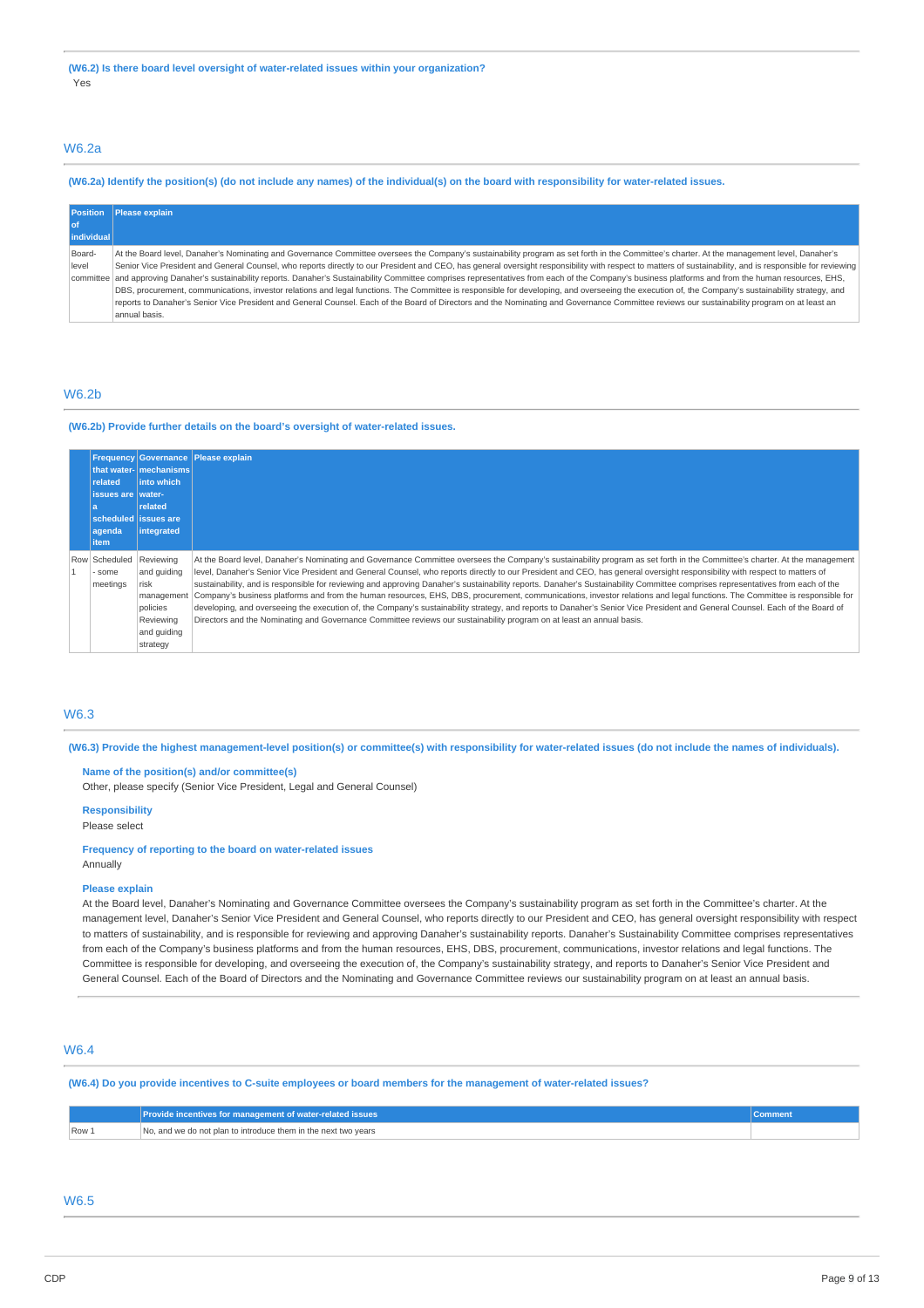(W6.5) Do you engage in activities that could either directly or indirectly influence public policy on water through any of the following? No

# W6.6

(W6.6) Did your organization include information about its response to water-related risks in its most recent mainstream financial report? Please select

## W7. Business strategy

# W7.1

#### (W7.1) Are water-related issues integrated into any aspects of your long-term strategic business plan, and if so how?

|                                                                    | Are water-<br>related<br><i>issues</i><br>integrated?   horizon           | Long-<br>term<br>time<br>(years) | <b>Please explain</b>                                                                                                                                                                                                                                                                                                                                                                                                                                                                                                                                                                                                                                                                                       |
|--------------------------------------------------------------------|---------------------------------------------------------------------------|----------------------------------|-------------------------------------------------------------------------------------------------------------------------------------------------------------------------------------------------------------------------------------------------------------------------------------------------------------------------------------------------------------------------------------------------------------------------------------------------------------------------------------------------------------------------------------------------------------------------------------------------------------------------------------------------------------------------------------------------------------|
| business                                                           | Long-term   Yes, water-<br>related<br>objectives issues are<br>integrated | Please<br>select                 | Danaher's portfolio of business includes a multi-billion dollar water quality business. The Company's water quality business provides instrumentation, consumables, software,<br>services and disinfection systems to help analyze, treat and manage the quality of ultra-pure, potable, industrial, waste, ground, source and ocean water in residential,<br>commercial, municipal, industrial and natural resource applications.                                                                                                                                                                                                                                                                          |
| Strategy<br>for<br>achieving<br>long-term integrated<br>objectives | Yes, water-<br>related<br>issues are                                      | Please<br>select                 | Danaher's portfolio of business includes a multi-billion dollar water quality business. The Company's water quality business provides instrumentation, consumables, software,<br>services and disinfection systems to help analyze, treat and manage the quality of ultra-pure, potable, industrial, waste, ground, source and ocean water in residential,<br>commercial, municipal, industrial and natural resource applications. Inorganic investments are a key component of our growth strategy. Aquatic Informatics - a leading water-<br>focused software provider - joined our Water Quality platform in 2020, bringing data analytics solutions to improve customer workflow and cost efficiencies. |
| Financial<br>planning                                              | Yes, water-<br>related<br>issues are<br>integrated                        | Please<br>select                 | Danaher's portfolio of business includes a multi-billion dollar water quality business. The Company's water quality business provides instrumentation, consumables, software,<br>services and disinfection systems to help analyze, treat and manage the quality of ultra-pure, potable, industrial, waste, ground, source and ocean water in residential,<br>commercial, municipal, industrial and natural resource applications.                                                                                                                                                                                                                                                                          |

## W7.2

(W7.2) What is the trend in your organization's water-related capital expenditure (CAPEX) and operating expenditure (OPEX) for the reporting year, and the **anticipated trend for the next reporting year?**

**Row 1**

**Water-related CAPEX (+/- % change)**

**Anticipated forward trend for CAPEX (+/- % change)**

**Water-related OPEX (+/- % change)**

**Anticipated forward trend for OPEX (+/- % change)**

**Please explain**

### W7.3

**(W7.3) Does your organization use climate-related scenario analysis to inform its business strategy?**

|                                     | Use of climate-related scenario analysis | Comment |
|-------------------------------------|------------------------------------------|---------|
| $\sqrt{R}$ Row $\frac{1}{\sqrt{R}}$ | Please select                            |         |

## W7.4

**(W7.4) Does your company use an internal price on water?**

### **Row 1**

**Does your company use an internal price on water?**

No, and we do not anticipate doing so within the next two years

**Please explain**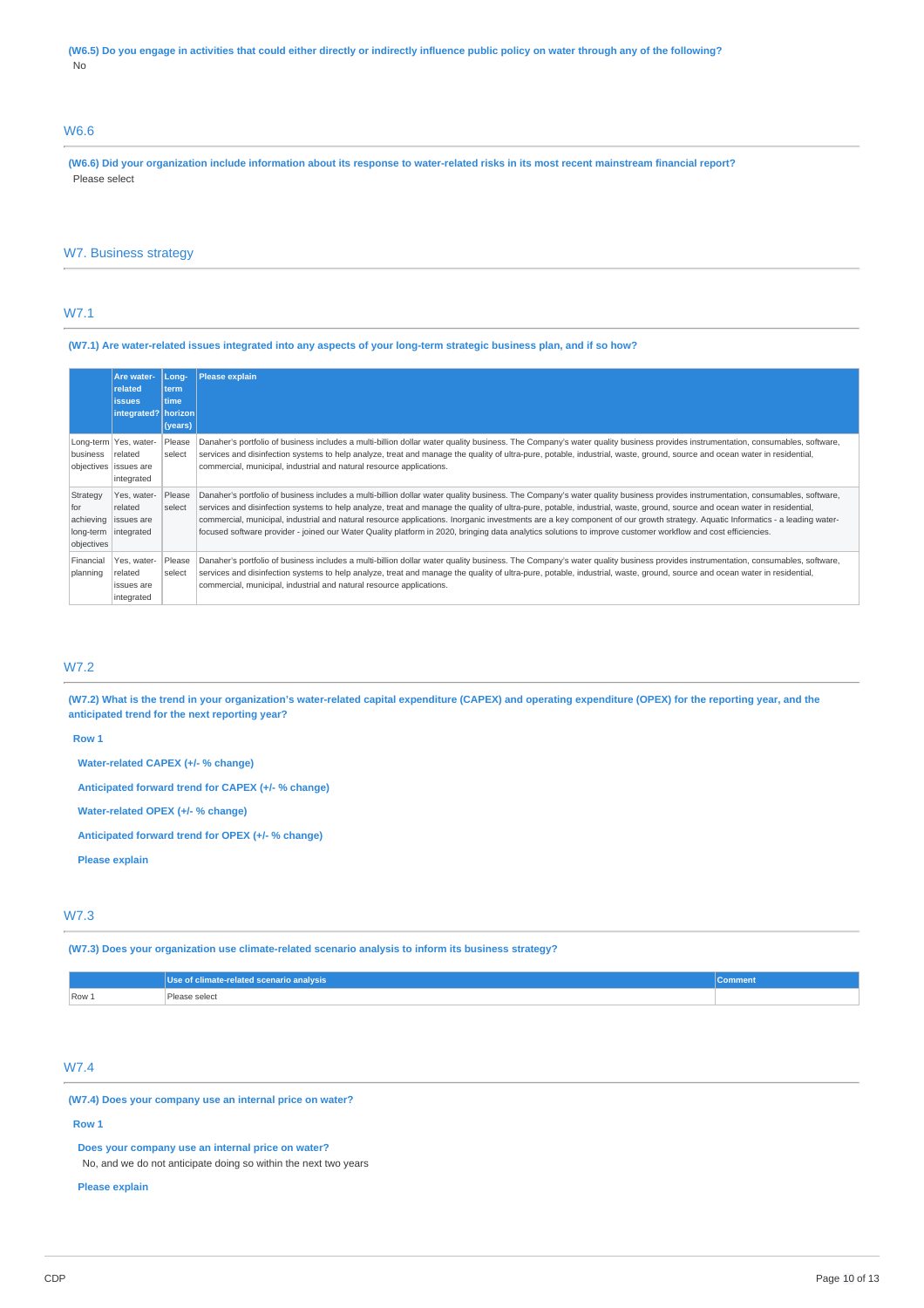## W8.1

#### **(W8.1) Describe your approach to setting and monitoring water-related targets and/or goals.**

| Levels for<br>targets<br>and/or<br>qoals                                                                                   | at<br>corporate<br>level                          | Monitoring Approach to setting and monitoring targets and/or goals                                                                                                                                                                                                                                                                                                                                                                                                                                                                                                                                                                                                                                                                                      |
|----------------------------------------------------------------------------------------------------------------------------|---------------------------------------------------|---------------------------------------------------------------------------------------------------------------------------------------------------------------------------------------------------------------------------------------------------------------------------------------------------------------------------------------------------------------------------------------------------------------------------------------------------------------------------------------------------------------------------------------------------------------------------------------------------------------------------------------------------------------------------------------------------------------------------------------------------------|
| Row Business<br>level<br>specific<br>targets<br>and/or<br>qoals<br>Site/facility<br>specific<br>targets<br>and/or<br>goals | None are<br>monitored<br>at<br>corporate<br>level | Danaher Corporation does not set or monitor a company-wide, water-related target or goal. Certain of Danaher's Operating Companies have set water-related goals. For example,<br>Pall Corporation, a Danaher Operating Company, has set a goal to reduce water consumption by 15% (normalized to revenue) at the three Pall sites that fall within the top 40% of<br>water risk. This water reduction goal has a baseline year of 2020 and an end year of 2024. Other Pall sites that have begun to measure discharge must identify efficiencies in water<br>consumption or water reduction opportunities. Pall sites without effluent metering must begin to measure water discharge, so that Pall can begin to understand total water<br>consumption. |

# W9. Verification

# W9.1

(W9.1) Do you verify any other water information reported in your CDP disclosure (not already covered by W5.1a)? No, we do not currently verify any other water information reported in our CDP disclosure

# W10. Sign off

#### W-FI

(W-FI) Use this field to provide any additional information or context that you feel is relevant to your organization's response. Please note that this field is optional **and is not scored.**

# W10.1

**(W10.1) Provide details for the person that has signed off (approved) your CDP water response.**

| <b>Job title</b>                                           | <b>Corresponding job category</b>                                                                                                |
|------------------------------------------------------------|----------------------------------------------------------------------------------------------------------------------------------|
| Row   Vice President, Deputy General Counsel and Corporate | Other, please specify (The Vice President, Deputy General Counsel and Secretary is also the Chair of the Sustainability Steering |
| Secretary                                                  | Committee.)                                                                                                                      |

## W10.2

(W10.2) Please indicate whether your organization agrees for CDP to transfer your publicly disclosed data on your impact and risk response strategies to the CEO Water Mandate's Water Action Hub [applies only to W2.1a (response to impacts), W4.2 and W4.2a (response to risks)]. No

## SW. Supply chain module

# SW0.1

**(SW0.1) What is your organization's annual revenue for the reporting period?**

|       | Annual revenue |
|-------|----------------|
| Row 1 |                |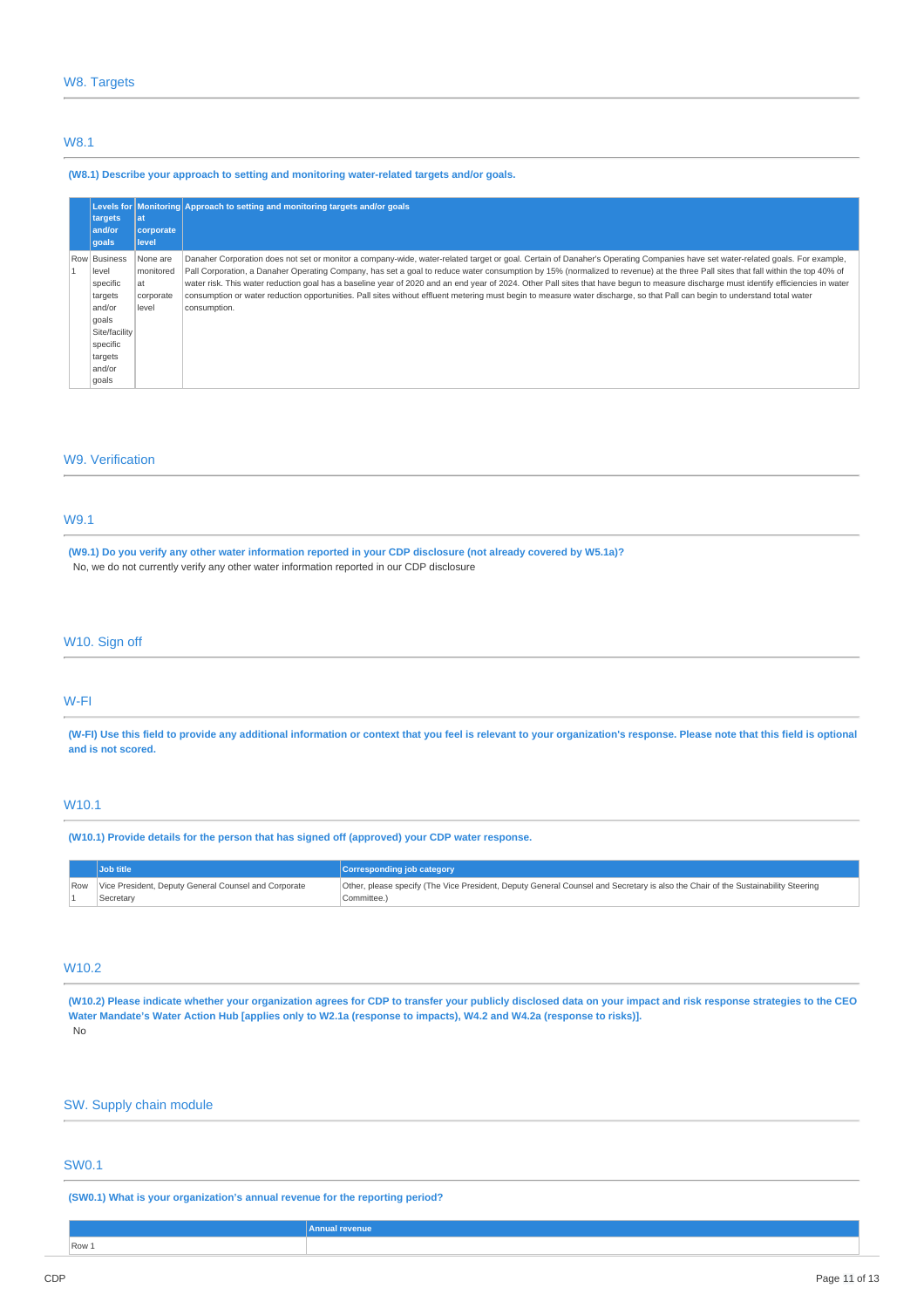# SW0.2

**(SW0.2) Do you have an ISIN for your organization that you are willing to share with CDP?** Please select

## SW1.1

(SW1.1) Could any of your facilities reported in W5.1 have an impact on a requesting CDP supply chain member?

## SW1.2

**(SW1.2) Are you able to provide geolocation data for your facilities?**

|       | Are you able to provide geolocation data for your facilities? | Comment |
|-------|---------------------------------------------------------------|---------|
| Row 1 | ase select                                                    |         |

### SW2.1

(SW2.1) Please propose any mutually beneficial water-related projects you could collaborate on with specific CDP supply chain members.

**Requesting member** Johnson & Johnson

**Category of project** New product or service

**Type of project**

New product or service that has a lower upstream water impacts

**Motivation**

Industry Collaboration

**Estimated timeframe for achieving project** 4 to 5 years

#### **Details of project**

This project is an example from one of our Operating Companies, Pall Corporation: Pall is undergoing large scale R&D testing to recycle water in our filtration media operations. We expect water recycling technology to be proven by late 2021. Upon proof of concept, Pall would like to work with our customers to use the recycled water to create filtration media. If J&J are amenable to this relationship, we can identify the products that J&J currently purchases and create a pilot project that creates Pall filters for J&J that only use recycled water.

### **Projected outcome**

Zero Water Impact Filters/Net Positive Impact

## SW2.2

**(SW2.2) Have any water projects been implemented due to CDP supply chain member engagement?** Please select

## SW3.1

**(SW3.1) Provide any available water intensity values for your organization's products or services.**

### Submit your response

**In which language are you submitting your response?** English

#### **Please confirm how your response should be handled by CDP**

|                             | I am submitting to | l Public or Non-Public Submission <b>\</b> | Are you ready to submit the additional Supply Chain questions? |
|-----------------------------|--------------------|--------------------------------------------|----------------------------------------------------------------|
| I am submitting my response | Investors          | Public                                     | Yes, I will submit the Supply Chain questions now              |
|                             | Customers          |                                            |                                                                |